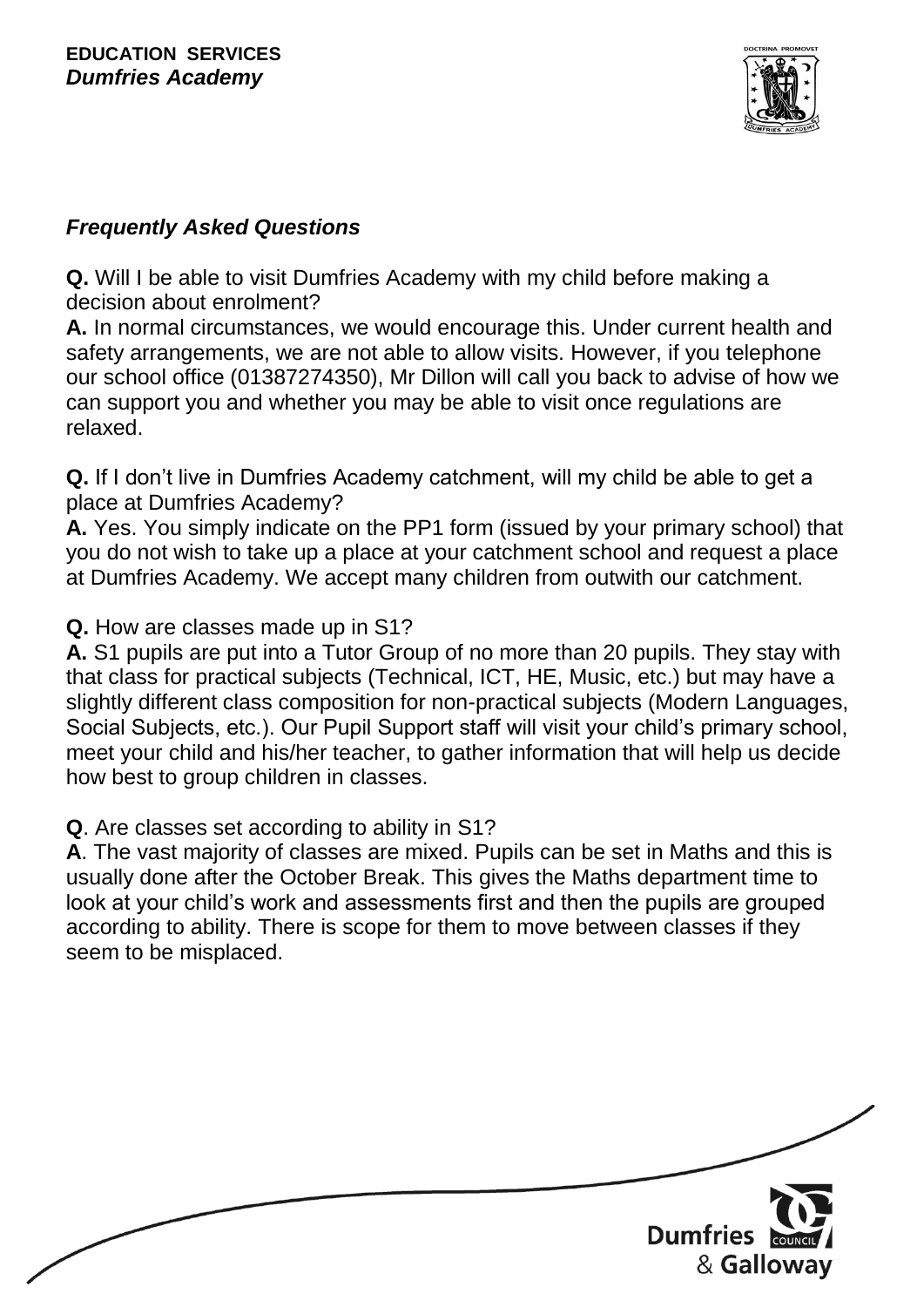#### **Q.** What is the role of my child's Tutor?

**A.** Your child's Tutor will meet your child every morning and will be the main daily contact for your child. He/she will register your child, share key messages, oversee your child's wellbeing and will be someone your child can talk to.

**Q.** What support is available for children with additional needs?

**A.** There is information on our Additional Support for Learning Department in our handbook and on this webpage. We have an excellent team of staff who provide support in class, in small groups and one-to-one. We have a very good reputation for supporting young people who need help with assessments, who have dyslexia and who need a more personalised curriculum.

#### **Q**. What are the arrangements for lunch time for my child?

**A.** All S1 pupils stay on site at lunch. We have an excellent school café. Your child can buy a very reasonably priced meal deal for around £2. The café serves hot meals, deli food, salad bar, wraps, pasta, etc. Money can be prepaid onto your child's Young Scot card via the council link or they can use cash. This is also their social area at lunch and break. We also have a secure outdoor space, with seating, at the rear of the school.

**Q.** What is the school uniform policy?

**A.** You will receive a copy of our policy well in advance of your child starting at Dumfries Academy. Blazers are compulsory for all years. A fitting evening is arranged in May or blazers can be purchased online. They cost just over £30 and are very durable and washable. All other items can be purchased for any uniform supplier: black trousers/skirt, white shirt/blouse, black shoes/trainers. Ties are gifted to new S1 pupils but can also be bought from the school office for £6.50.

#### **Q.** When does the school day start and finish?

**A.** School starts at 8.51am and finishes at 3.15pm. Pupils have lunch from 1.05pm till 1.45pm. There is a morning break from 10.30am till 10.50am. Pupils can come into school from 8.00am and can access the café if they wish to purchase breakfast.

#### **Q**. What extra-curricular activities are available for my child?

**A.** We run many clubs after school and at lunch time. These range from debating to cycling. We usually hold an extra-curricular fair in September, where your child can see what's on offer, speak to staff and pupils who already take part and then join in if they wish. Your child can also participate in School of Netball or School of Football, an extra 2 periods of PE on these activities, which supports a physical and mental wellbeing programme.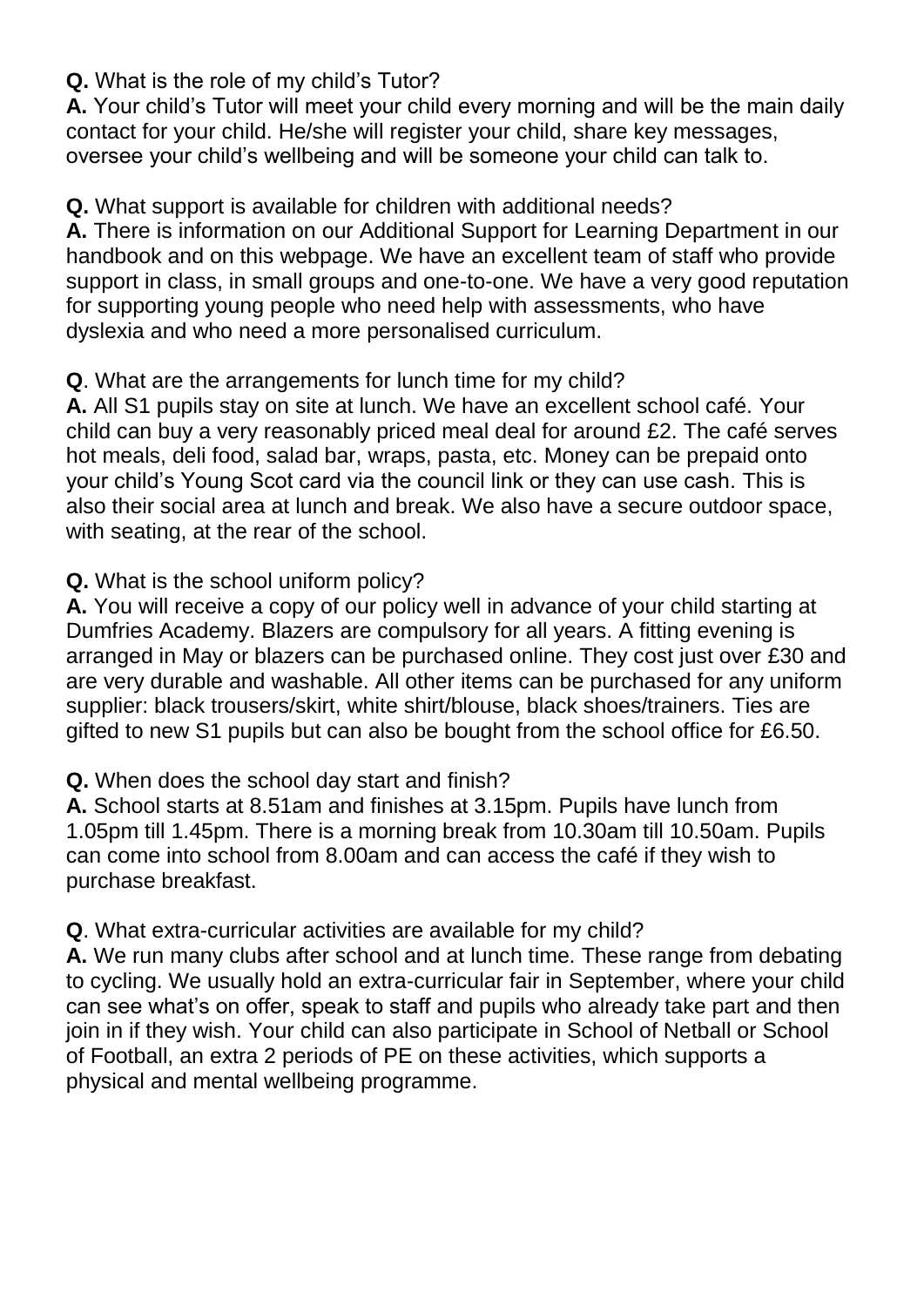**Q**. Will my child be able to participate in school trips?

**A**. Yes. We have lots of trips available. Again, you can find out more about these in our handbook. We usually plan three years ahead, as our aim is to help parents/carers plan for what trips their child might attend. We set up payment plans for parent/carers that support individual circumstances. We are also able to point parents/carers in the right direction to obtain any financial assistance.

**Q**. Will my child be able to attend a homework club/study in school? **A.** Yes. We have homework clubs run by senior pupils and we have many study/revision clubs for senior school run by staff. Your child is welcome to use our library and ICT facilities after school.

# **Q**. What is the school's policy on bullying?

**A.** We have a policy that is in line with the local authority policy. This is based on positive relationships and respect. Our mantra is **Ready, Respectful, Safe**. We have recently been part of a pilot that is worked on a new anti-bullying initiative and we have sought the views of parents, pupils and staff. We will not tolerate bullying and we work hard to ensure that young people feel safe in school.

## **Q.** What facilities does the school have?

**A.** Again, information on the school is contained in our school handbook. However, we are fortunate to have a wonderfully historic school building that was built to last! Our classrooms are big and well fitted out. We have several ICT suites and some have up to 30 PCs in them. We encourage young people to bring devices to school to enhance learning but we also have a considerable number of portable devices and lap tops for use. We have a very modern Home Economics Department, a large space for music (with several practice rooms), a well-equipped Science Department, large rooms for practical work in Technologies and access to lots of community spaces for sport and leisure.

**Q**. What is the bridge? How is it linked to Dumfries Academy?

**A.** The bridge is a state of the art learning facility. Dumfries Academy was instrumental in planning how it could be used by pupils across Dumfries. We have an overview of all of the classes that are delivered there and we make the most use of it. At the moment, it is mainly used by pupils in S4-6 but we are increasing use by younger pupils. It is exceptionally well-equipped for creative subjects, sciences and technologies and we will continue to offer more opportunities for pupils to learn there on a day to day basis.